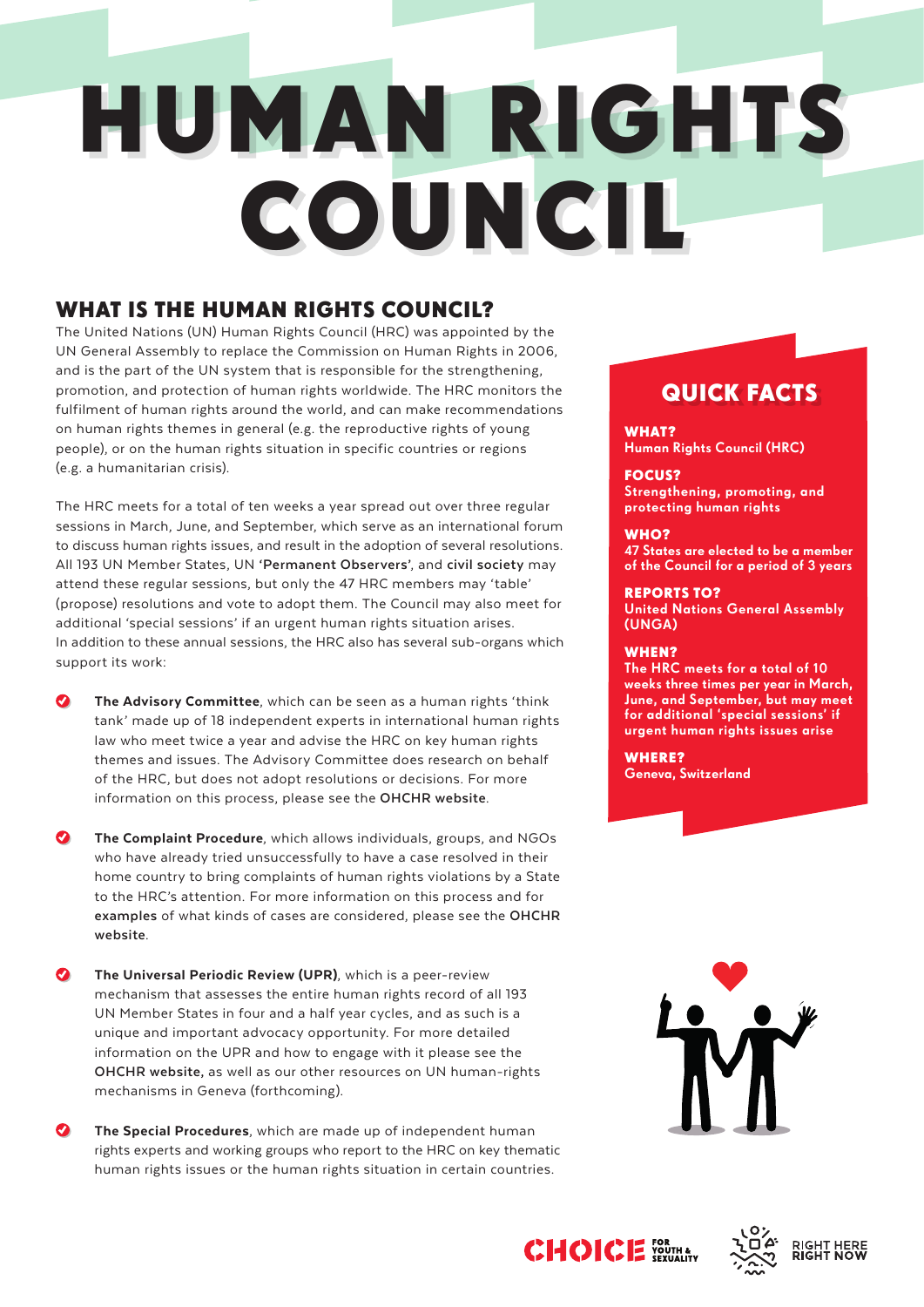

# SPECIAL PROCEDURES

Special Procedures can either be individuals (known as Special Rapporteurs, Special Representatives, or Independent Experts) or working groups, which are made up of five human rights experts (one from each official UN region). The Special Procedures monitor, advise, and report on key thematic human rights issues known as 'thematic mandates' (e.g. violence against women), or on the human rights situation in specific countries, known as 'country-specific mandates' (e.g. the human rights situation in the Central African Republic). To maintain their independence the Special Procedures experts are not paid, and are instead supported in their work by staff from the OHCHR. An up to date list of which Special Procedures mandates are currently active is available on the **[OHCHR website](http://www.ohchr.org/EN/HRBodies/SP/Pages/Currentmandateholders.aspx)**.

To fulfil their mandate the Special Procedures may go on country visits (although please note that they may only visit countries they have formally been invited to), do fact-finding missions, conduct research or thematic studies, investigate claims of human rights violations and make recommendations on them, raise public awareness on human rights issues, enter into a dialogue with States and other key stakeholders, and contribute to the development of international human rights standards, amongst others. The Special Procedures will report back on their findings at least once a year to the HRC and the UN General Assembly.

#### Engaging with the Special Procedures

Civil society is encouraged to actively engage with the Special Procedures, and there are many ways you can involve them in your advocacy work. For example, if the human rights issue you are focusing on (e.g. the rights of young LGBT persons) isn't being addressed by the Special Procedures currently, you can flag this gap and advocate for your issue to be included in a report or statement (e.g. advocating to include diverse Sexual Orientations and Gender Identities and Expressions (SOGIE) in the Special Rapporteur on Education's recommendations about Comprehensive Sexuality Education). Furthermore, the Special Procedures also have an important role in raising awareness

#### The Office of the UN High Commissioner for Human Rights (OHCHR)

The Office of the UN High Commissioner for Human Rights (OHCHR) serves as the secretariat for the Human Rights Council, and supports the HRC's work. For example, the OHCHR provides the Special Procedures with supporting staff, helps them to carry out field visits, conducts research on their behalf, organizes capacity strengthening activities, expert panels and dialogues, and provides technical assistance and advice to governments on how to uphold human rights, amongst others. The OHCHR also plays an important role in facilitating civil society's engagement in human rights processes, for example, by organizing civil society briefings, developing toolkits and fact sheets on key thematic issues, organizing trainings and workshops, and supporting NGOs participation in the Council, amongst others.

PRO TIP: sign up for the OHCHR civil society section [email list](https://visitor.constantcontact.com/manage/optin?v=0015de0J6wWFJ5woeZbEcmRY6yC22yudf7sXRSCTVsxd085iTbzI-4BQuQX4e9cMEeX4UX_VkAHk_-MaHgtXuWKzO7_ankC4bAtnKPMIT-jPH9gKBsg-Yj2UhnWD_2Qo1NA) to receive updates on advocacy opportunities at the HRC – you can customize what type of information you receive to suit your advocacy goals.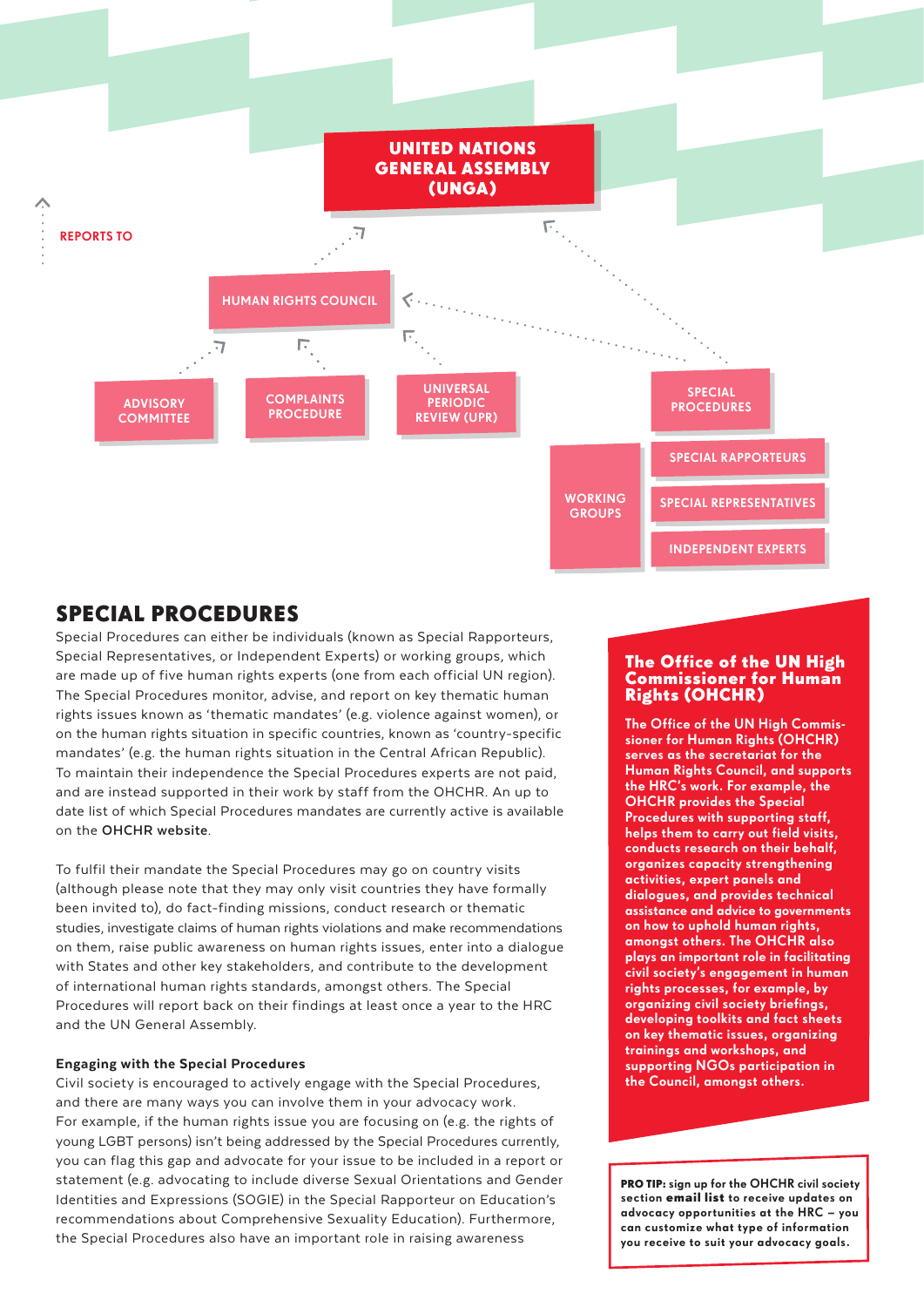about human rights, so you can consider inviting relevant experts to speak at a panel or side-event (either at the UN or in your own country or region) to draw more attention to your issues. Special Procedures may also communicate directly with UN Member States, so you can also advocate with them to enter into a dialogue with your government to address your human rights issue(s), or advocate with other Member States to push for a Special Procedure to visit your country to report on the human rights situation. Similarly, you could talk to your own government about inviting the Special Procedures to your country, or ask them to issue a 'standing invitation' (a common recommendation given at the UPR) which in principle allows all Special Procedures to visit the country, regardless of their focus. Note that when engaging with the Special Procedures it is best to go through the OHCHR, since they provide the support staff for the Special Procedures and are more accessible to civil society. They can, for example, organize a special briefing session for Special Rapporteurs, which can draw attention to the importance of addressing your human rights issue(s) in their work.

Finally, the work that comes out of the Special Procedures, such as briefings, (joint) statements, reports and recommendations, can serve as important advocacy tools. For example, in April 2016 the HRC received and reviewed the **[report](http://ap.ohchr.org/documents/dpage_e.aspx?si=A/HRC/32/32)** of the 'Special Rapporteur on the right of everyone to the enjoyment of the highest attainable standard of physical and mental health', which addressed adolescent's sexual and reproductive health and rights (SRHR), and included references to diverse sexual orientations and gender identities, and presented a strong case for investing in adolescent SRHR from a human rights perspective. You can of course use these expert reports to support your advocacy messaging with governments!

# MEMBERSHIP

[47 countries](http://www.ohchr.org/EN/HRBodies/HRC/Pages/Membership.aspx) are elected to the HRC for a three year term which may be renewed once consecutively. Members are elected by the UN General Assembly (UNGA) by a majority vote through a secret ballot. To ensure regional diversity, every official UN region is allocated a certain number of seats (e.g. the 'African States' have 13 seats whereas the 'Eastern European States' have 6). Although only the 47 HRC members can vote on resolutions, all 193 UN Member States, UN Observers, and civil society are able to participate in the work of the Council. While HRC members are supposed to have exemplary human rights tracl records, there has been some controversy surrounding certain Member States that were accused of perpetrating grave human rights violations. This is especially worrisome since the HRC was created to replace the UN Commission on Human Rights in 2006, following public outcry that the Commission was turning a blind eye to human rights violations to protect the geo-political relationships of its members.

# WHY IS THE HRC IMPORTANT?

The HRC is an important space for international dialogue about human rights issues and for UN Member States to come together to (re)confirm their commitment to human rights by setting new global standards and norms. The HRC's outcome documents (resolutions) that the 47 Council members vote to adopt during the annual sessions, are supposed to serve as a guidance for the international community on how to tackle human rights issues. Amongst others, the HRC's resolutions can contribute to greater international awareness of human rights problems, can increase international support for policy and legal change, can result in the creation of a new Special Procedures mandate (e.g. a new Special Rapporteur), and can increase the pressure on States to implement concrete policy or legal reforms. It is therefore important that advocates continue to try to influence the language and content of these resolutions to reflect a more inclusive and progressive agenda that recognizes the needs and realities of young people.

Furthermore, the HRC's outcome documents are important advocacy tools because they contain so-called agreed language - language that was negotiated and agreed upon, and that the HRC Member States have publicly committed to. Agreed language can therefore be used to hold governments accountable to the commitments that they have made. For example, the 2009 resolution on preventable Maternal Mortality and Morbidity eventually led to the development of a technical guidance on how to apply a human rights based approach to combating maternal mortality and morbidity, which was then piloted in several countries, including Malawi, Mexico, Tanzania, and Uganda. Do note, however, that as opposed to the agreed language that comes out of processes like the Commission on Population and Development (CPD) or the Commission on the Status of Women (CSW), where all UN Member States have to reach a consensus before a resolution is adopted, the HRC's structure which only allows HRC members to table and vote to adopt resolutions, can unfortunately make the decisions that come out of the HRC seem less legitimate.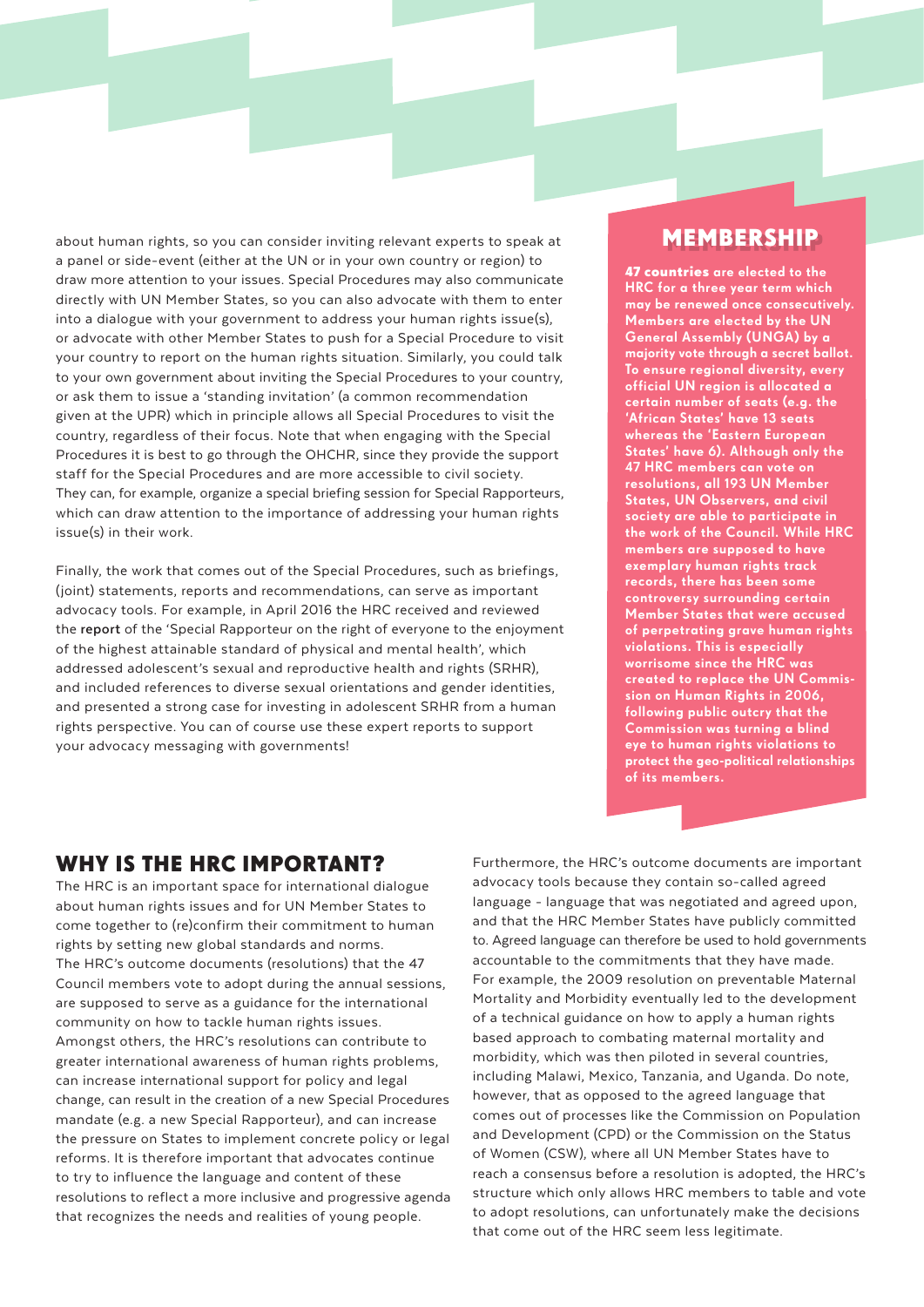For example, some States may argue that because they voted against a resolution which was adopted they cannot be expected to implement it. Similarly, non-HRC Member States may say that since they are not a member of the HRC they do not need be held accountable for the resolutions that come out of it.

### For more information on UN language advocacy and how to influence it check out our UN language resource!

Finally, one of the great benefits of the HRC that makes it different from other more specialised processes like the CPD or CSW, is that it has the broad mandate to address *all*  issues related to human rights. This focus on human rights,

and more specifically on the obligations that States have to protect them which are often formalized in international human rights treaties, makes Geneva a unique and important space to hold governments accountable. In contrast, many of the New York based UN processes have a greater focus on international development and could be seen as being more aspirational in nature (e.g. the 2030 Agenda is a blueprint for the future we *want*, in contrast the universal declaration of human rights is about rights that we all *have*). The HRC, therefore, offers an important opportunity for young people to advocate for the issues that are most important to them, including on themes such as SOGIE which may be more difficult to discuss in other settings.

# WHAT HAPPENS AT THE HRC?

Three times a year, in March, June, and September, UN Member States, human rights experts, and civil society representatives meet for three to four weeks at the Human Rights Council in Geneva, Switzerland. The regular HRC sessions follow a similar structure, and can be divided into two parts, the 'formals', which consist of the official plenary sessions, and the 'informals', where the resolutions are negotiated. In addition to the formals and informals, Member States and civil society organizations can also host what are known as 'side-events' (e.g. panel discussions, presentations, dialogues, exhibitions etc.) that delve into a specific human rights theme or topic.

#### Formals

The HRC has several plenary sessions, known as the formals, which are open to all attendees, and which can be followed live on UN TV. The HRC sessions follow the same basic agenda, which can be found on the OHCHR website, with agenda items ranging in content from organizational or procedural matters to discussions about urgent human rights situations. The Council also receives and discusses reports from the UN High Commissioner for Human Rights, the Special Procedures, and the UN Secretary-General, and will host several high-level panel discussions, general debates, and interactive dialogues during the weeks it is in session. During the formal segment the Council can also appoint new Special Procedures or extend the mandate of current ones.

In terms of advocacy, civil society has the most opportunity to meaningfully participate in the following plenary sessions of the Council:

- Agenda Item 3 (the "promotion and protection of all human rights, civil, political, economic, social and cultural rights, including the right to development") which takes up most of the Council's time, and is where resolutions are discussed and adopted. Civil society has the opportunity to make oral statements in response to the adoption of a resolution, and may advocate for their language suggestions to be included in resolutions during the informal negotiations.
- Agenda Item 6 ("Universal Periodic Review (UPR) Outcomes"), where the UPR reports of the countries that have just been reviewed are discussed and adopted. Civil society has the opportunity to provide oral statements responding to the UPR reports (e.g. praising a State for agreeing to implement a recommendation on guaranteeing access to contraceptives to all persons, or condemning a State for failing to accept a recommendation to protect LGBT citizens from violence and stigma).

#### THE YWCA HRC YOUTH FORUM

In 2016 the World Young Women's Christian Association (YWCA) organized the first ever Youth Forum ahead of the June Human Rights Council session. This event aims to promote the meaningful inclusion of young people in the Council's work, and provides young people with a safe space to discuss issues that are important to them, and to share their concerns with decision makers. Moving forward it is important that we ensure that young people's meaningful participation, including through the youth forum, is fully integrated into the HRC process. For more information, including on how to sign up for the event, please access their website at [http://www.worldywca.org.]( http://www.worldywca.org)

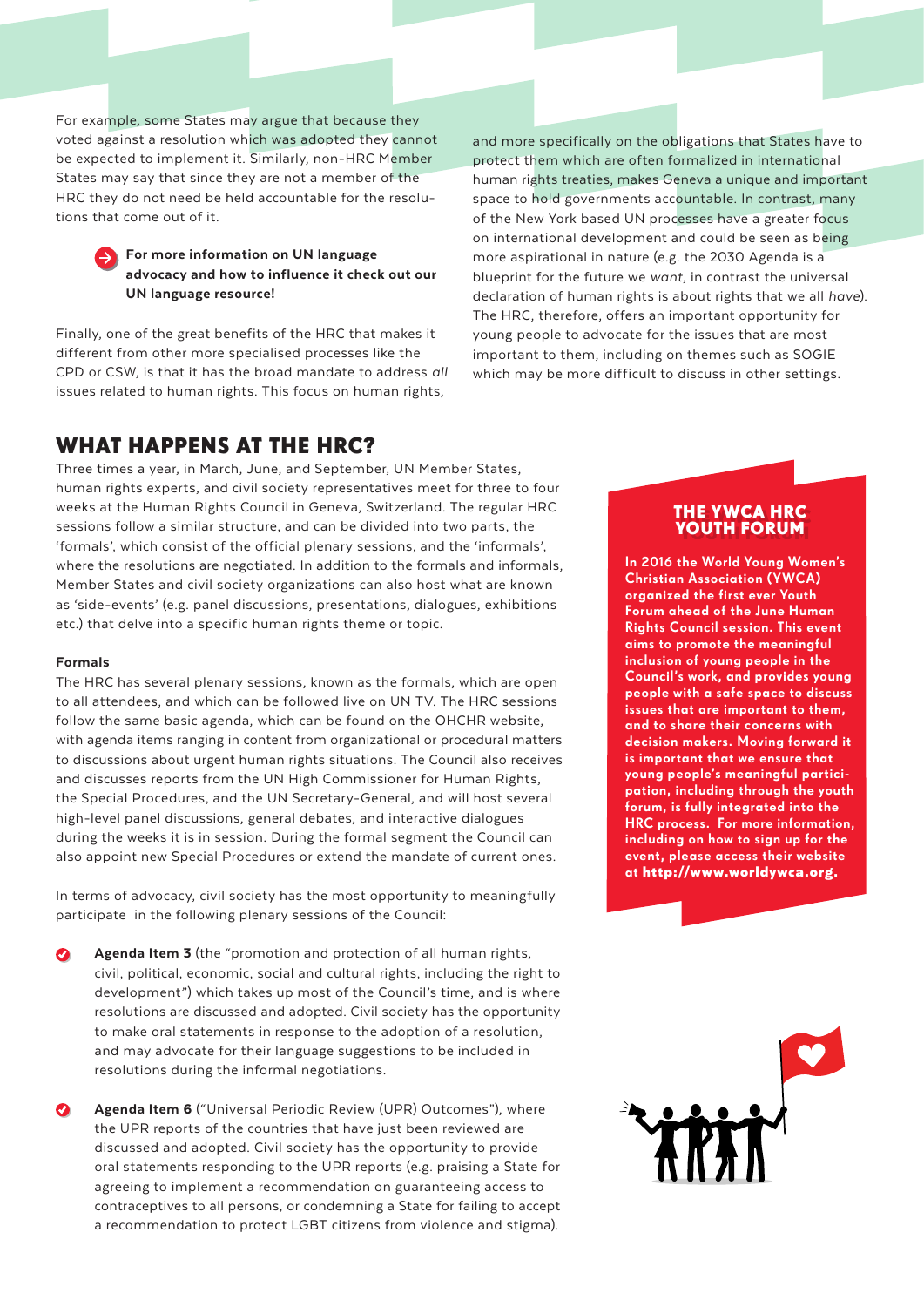#### Informals

The resolutions that come out of the HRC make recommendations on how to better implement human rights on the ground, and call on States to take specific actions or to uphold certain human rights principles. Resolutions are negotiated during the 'informals' - discussions that technically fall under agenda item 3, but which take place outside of the formal plenary sessions. The HRC often produces resolutions on the same topics every year, for example, there is usually a resolution on the Rights of the Child in March, one on Early and Forced Marriage in June, and one on Maternal Mortality and Morbidity in September. Some resolutions may also be biennial (every two years), or triennial (every three years). However, do note that these recurring resolutions do not contain the same text year after year; instead a new thematic focus is taken every year which gives the HRC more space to delve deeper into what are often quite complex topics (e.g. the resolution on Violence Against Women focused on violence against indigenous women and girls in 2016, and on domestic violence in 2015). There is an organizational meeting 1 - 2 weeks ahead of the HRC where States can announce their intention to table a resolution and share upcoming statements and side events - to stay up to date on which resolutions will come up when, be sure to check out the **[HRC extranet](http://www.ohchr.org/EN/HRBodies/HRC/Pages/HRCRegistration.aspx)**. Do note, however, that new resolutions can still be tabled spontaneously up until the 'penultimate' Thursday (the last Thursday before the close of the HRC).

Every resolution is put forward by what is called a 'core group' of States – core groups are the States that work together to draft a resolution. For example, Burkina Faso, Colombia and New Zealand lead on the annual resolution on Maternal Mortality and Morbidity. The core group is key to the process of adopting a resolution, as they decide what language they can or cannot accept in the text. The core group also influences the level to which civil society can be engaged in the process of drafting the resolution – while some countries are very open to their involvement and will allow civil society representatives to actively take part in the discussions and make language suggestions, others are less receptive and will not let civil society make meaningful contributions. Once the core group is satisfied with the language contained within the resolution it will be put forward to the Council for adoption – the Council may adopt the resolution by consensus or by (majority) vote.

# WHY IS IT IMPORTANT FOR YOUNG PEOPLE TO BE INVOLVED?

First and foremost, young people have a fundamental right to co-decide on issues that concern us, as is guaranteed by [several international agreements, including the](http://www.ohchr.org/en/professionalinterest/pages/crc.aspx) **Convention on the Rights of the Child** (CRC), the **International Conference on Population** [and Development's \(ICPD\)](http://www.unfpa.org/icpd) **Programme of Action,** and **[UN resolution 53/133](http://www.un.org/ga/search/view_doc.asp?symbol=A/RES/58/133)** amongst others. International agreements, such as those made at the HRC, have important implications for the day-to-day realities of young people worldwide, in the sense that they (in theory at least) guide our government's priorities and policies. For these agreements to effectively address young people's key issues, and for governments to be held accountable to implementing them, it is essential that we are meaningfully involved in their design, implementation, and monitoring and evaluation; after all, no one understands the challenges young people face better than young people themselves!

Furthermore, young people's exclusion from these key decision making spaces means that our leaders (often) prioritize their own beliefs and political gains above representing the needs and realities of young people back home. For this reason, it is more important than ever that a diverse and international group of young people are enabled to become meaningfully involved in UN processes like the HRC. On the next page you can find some ways for you to start advocating for your issues at the HRC - be sure to also check out our other advocacy resources at **[choiceforyouth.org!](http://choiceforyouth.org)**

## CHOICE AND THE HRC

Since Geneva is heavily focused on human rights it is becoming an important place for CHOICE to advocate for young people's SRHR and our meaningful participation in these spaces and processes. There are several relevant resolutions, like the resolutions on women's and children's thts, which can serve as entry-points to bring in young people's SRHR using a rights based perspective. Similarly, the first ever mandate of the Independent Expert on SOGI provides an exciting opportunity for CHOICE and our partners to advocate for the rights and needs of LGBTQI youth. Organizations like the Sexual Rights Initiative (SRI) can provide support to SRHR organizations wanting to engage in Geneva-based processes, for more information on the work that they do please go to http:// www.sexualrightsinitiative.com/. For more information on CHOICE's advocacy work and to see how we can potentially collaborate please visit our [website.](http://choiceforyouth.org)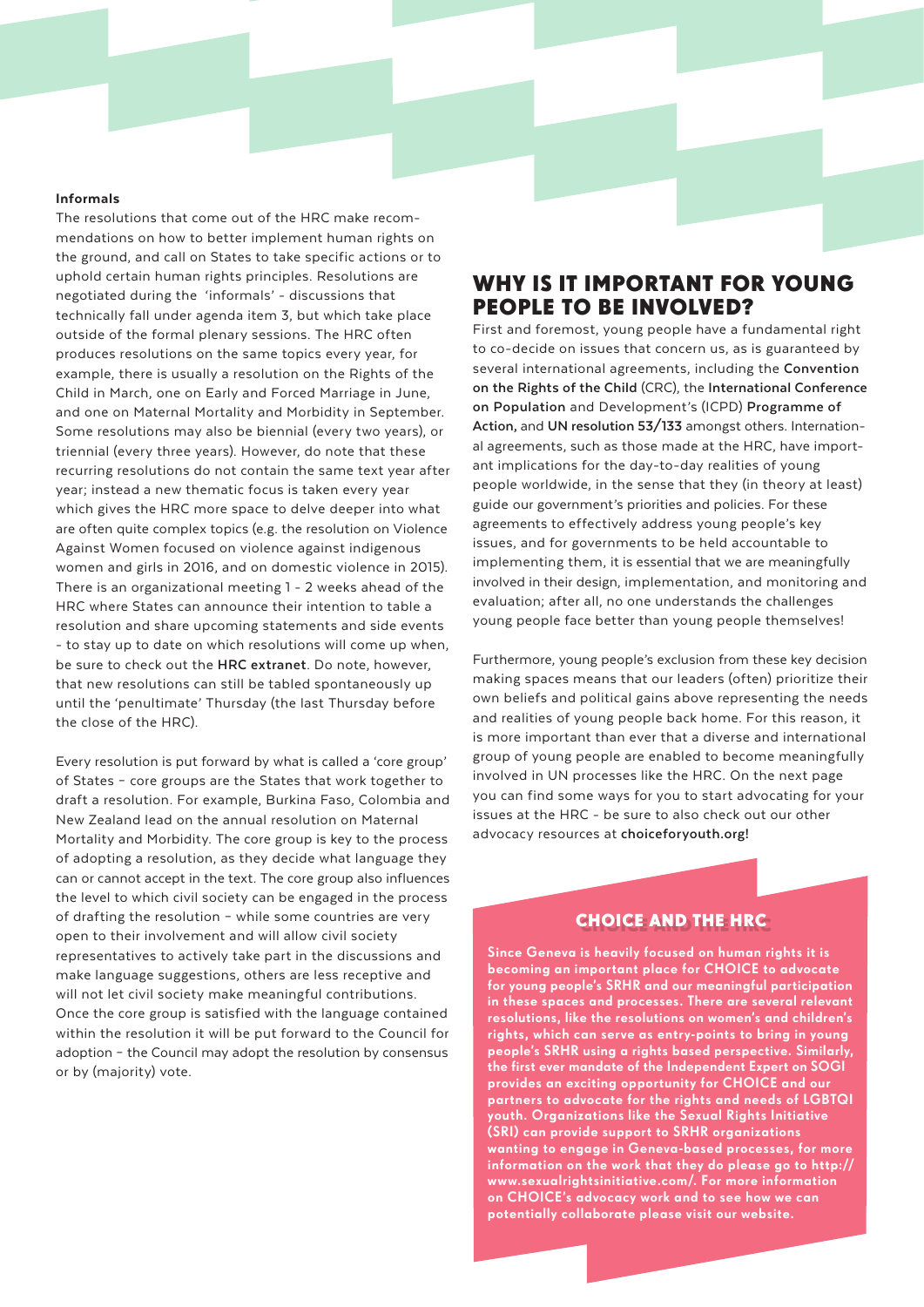## HOW CAN I GET INVOLVED?

Advocacy at the HRC can take several forms, including written submissions, advocating with State representatives in Geneva like the permanent missions and delegations, advocating with relevant UN agencies (e.g. OHCHR) and experts (e.g. Special Rapporteurs), engaging the media back home, organizing side events and panels, and more. We have included a list of the top five things you can do to help get you started.

Meaningfully engage young people in your country to identify their key issues, and collect data which can be used as evidence to support your advocacy and give legitimacy to your arguments. Use creative methods to distribute this data widely amongst the general population, relevant ministries, youth advocates, delegates etc. (e.g. by creating factsheets and reports or by starting a campaign) to generate widespread support for your advocacy messages. You can also use your findings to advocate with the Special Procedures to issue a joint statement - a good example of this is when a group of UN international human rights experts issued a joint statement for the International Day against Homophobia, Biphobia and Transphobia in 2015, in which they called for an end to discrimination and violence against against young lesbian, gay, bisexual, transgender, and intersex persons and children. For more information on this event see the **[OHCHR website](http://www.ohchr.org/EN/NewsEvents/Pages/DisplayNews.aspx?NewsID=15941&LangID=E)**. Importantly, if there are no relevant resolutions for the issues you have identified you can of course also advocate with HRC member States to put forward a new resolution which does!

Strengthen key stakeholders knowledge on young people's Sexual and Reproductive Health and Rights (SRHR): often delegates just don't have the knowl edge and expertise on SRHR to know what the difference between 'good' or 'bad' language is. You can support 'friendly' delegations, and other key stakeholders like the UN High Commissioner for Human Rights or relevant Special Procedures, by facilitating SRHR language trainings ahead of the HRC, providing them with language suggestions for resolutions, hosting briefings and info-sessions, organizing side events and panel discussions, amongst others.

Advocate with States, either on your own or within the NGO caucuses active in Geneva, to ensure that the focus and content of resolutions are informed by young people's realities on the ground. It is important that the focus of a resolution is strategic (e.g. there is a multi-annual strategy where each year builds upon the other), the content is progressive (e.g. the

## SAFETY & SECURITY

Advocating for sensitive issues like SRHR or SOGIE in international, regional, and national spaces may come with certain safety and security risks, and it is important to be mindful of the potential threats to personal (and organizational) safety, especially when working with young people and adolescents. Unfortunately, human rights defenders often take great personal risks when they openly engage in these processes, and it is important that steps are taken to minimize these threats. There are many online resources and organizations which can help you learn more: http://www.welcome[desk.org/en/human-rights-defenders-safety.](http://www.welcomedesk.org/en/human-rights-defenders-safety)

resolution is inclusive of all groups), and the 'asks' are realistic (i.e. the agreements can actually be implemented). For example, a resolution on ending violence against women is strategic if it has a multi-annual plan that shifts the focus of the resolution to a different key element each year (e.g. engaging men and boys in year one, comprehensive sexuality education in year two, etc.), it is progressive if it takes a gender-sensitive and rights-based perspective and addresses the key dimensions of the issue (e.g. recognizes that certain gender constructs and stereotypes can perpetuate violence against women), and it is realistic if it contains agreements that states can begin to implement immediately and be held accountable to (e.g. containing law and policy recommendations, such as gender-sensitivity trainings for law enforcement).

- Submit a written statement or sign up to give an oral statement during the HRC's plenary sessions (although note that you need a UN consultative or **[ECOSOC](http://csonet.org/?menu=100)** status to be able to do this – if you do not have this you can work together with organizations who do!). Oral and written statements provide an important opportunity for civil society to share their arguments with all those attending the session, and to have their viewpoints included in the official UN records of the HRC.
- Once resolutions are adopted, it is important to document and share the commitments made at the HRC as widely as possible to increase national awareness and commitment, for example, through press-releases or by raising parliamentary questions. You can also engage with your government, for example, by organizing de-briefings with relevant ministries, UN agencies, and other key stakeholders, offering technical assistance and support in implementing the agreements, and by monitoring and evaluating their progress (e.g. by tracking policies and budget spending, but also by holding focus group discussions and interviews with young people to measure the impact).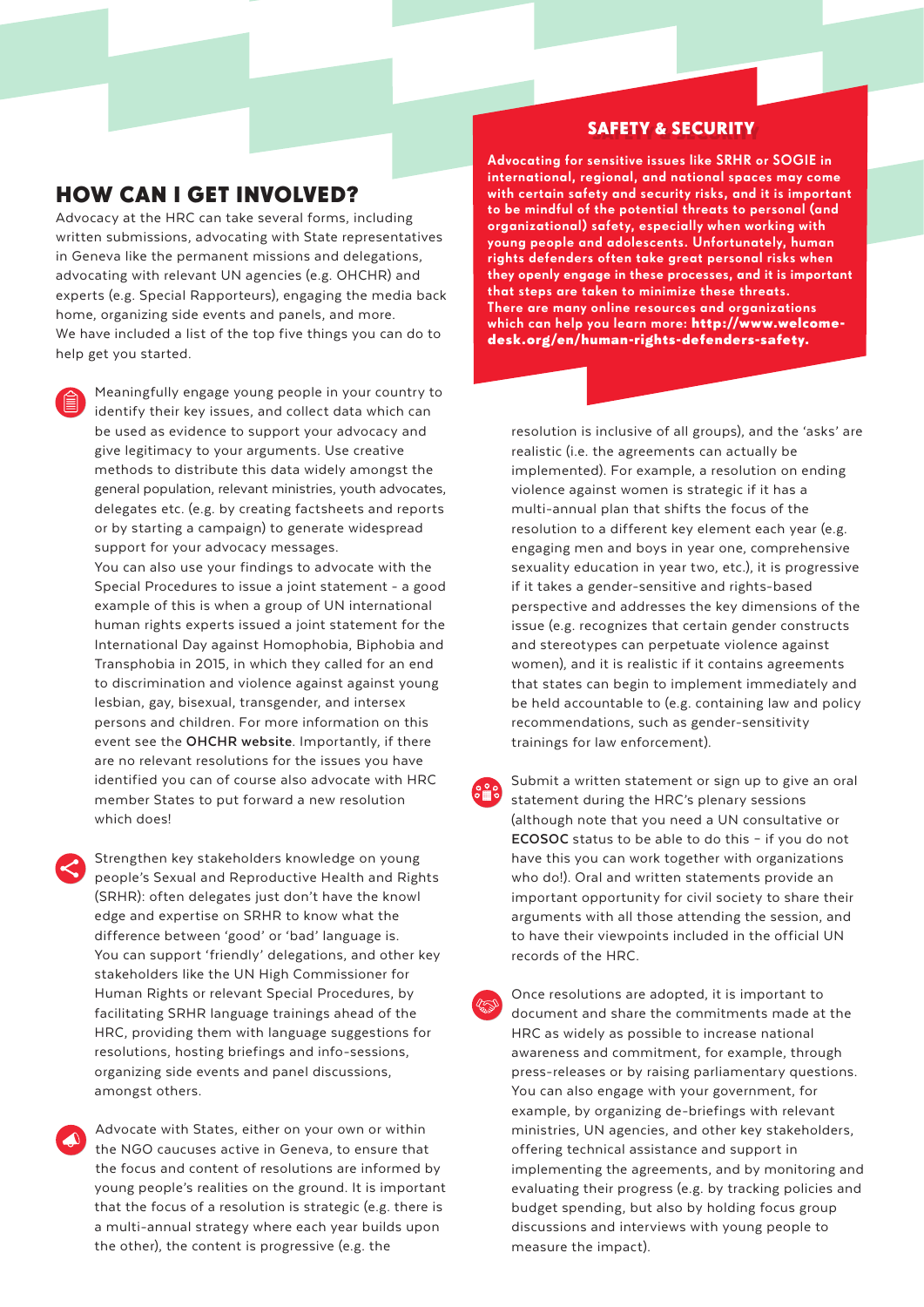# NOT GOING TO THE HRC? YOU CAN STILL BE INVOLVED!

Even if you are unable to physically go to Geneva you can still play an important part in ensuring young people's voices are heard at the HRC. To begin with, you can play an active role in the preparations:

- link up with other civil society organizations who are focused on similar issues and who are active in Geneva (especially those who have the capacity to attend the sessions in person!);
- create factsheets and reports which can be shared widely amongst CSOs, youth advocates, delegates and your government;
- meet with your delegation and advocate for young people's issues and for their meaningful participation in the process (for example, through the meaningful consultation of young people ahead of the HRC, and by having a youth civil society representative on the delegation). Ensure that the relevant ministries - such as ministry of Health or Education - are actively involved in the content discussions related to the resolution and provide inputs to the delegation representing your country.

While the HRC session is taking place you can follow developments online (through listservs, email groups, WhatsApp, UN TV etc.), and support the advocates who are there on the ground:

- by providing them with text suggestions, argumentation, and data and evidence;
- by continuing to lobby with your government and other 'friendly' delegations to support your language suggestions (or, if they don't feel they can support that language to at least not block it from being accepted);
- if your government is unresponsive, you can also try to use the media (including social media) and the general public to apply greater pressure on your delegation to support your issues, for example, by issuing an 'urgent action alert' or a press release to call attention to what your government is doing at the HRC.

You can also play an important role in the follow-up and implementation of the commitments made at the HRC:

- $\bullet$ by creating youth-friendly factsheets for the media, general public, and for relevant ministries explaining which resolutions have come out of the HRC and what this means for the national context;
- by engaging with your government and offering the relevant ministries technical assistance and support in implementing the resolutions, for example, by advocating for them to meaningfully consult the (young) people who would be impacted by them;
- by using the resolutions to inform your advocacy in  $\bullet$ other spaces (e.g. at the Commission on Population and Development);
- by monitoring and evaluating the implementation of these commitments; and of course you can also work on implementing these agreements yourself!

## CHOICE RESOURCES

This fact sheet forms part of a series of resources aimed at demystifying international advocacy processes and making them more accessible to young people:

#### CHOICE FACTSHEET SERIES

A series of youth-friendly factsheets that explain key UN processes. This series includes a Factsheet on the CSW and CPD.

"SO YOU'RE GOING TO THE UN?" INFOGRAPHIC A visual guide for youth advocates who are attending a UN process in New York.

#### UN LANGUAGE ADVOCACY TOOL

A tool that explains what UN Language is, why it is important, and how to get involved in UN Language Advocacy.

#### CHOICE SRHR GLOSSARY

A glossary that provides short and youth-friendly definitions of key SRHR terms.

For more youth-friendly resources, check out our website at [choiceforyouth.org!](http://choiceforyouth.org)